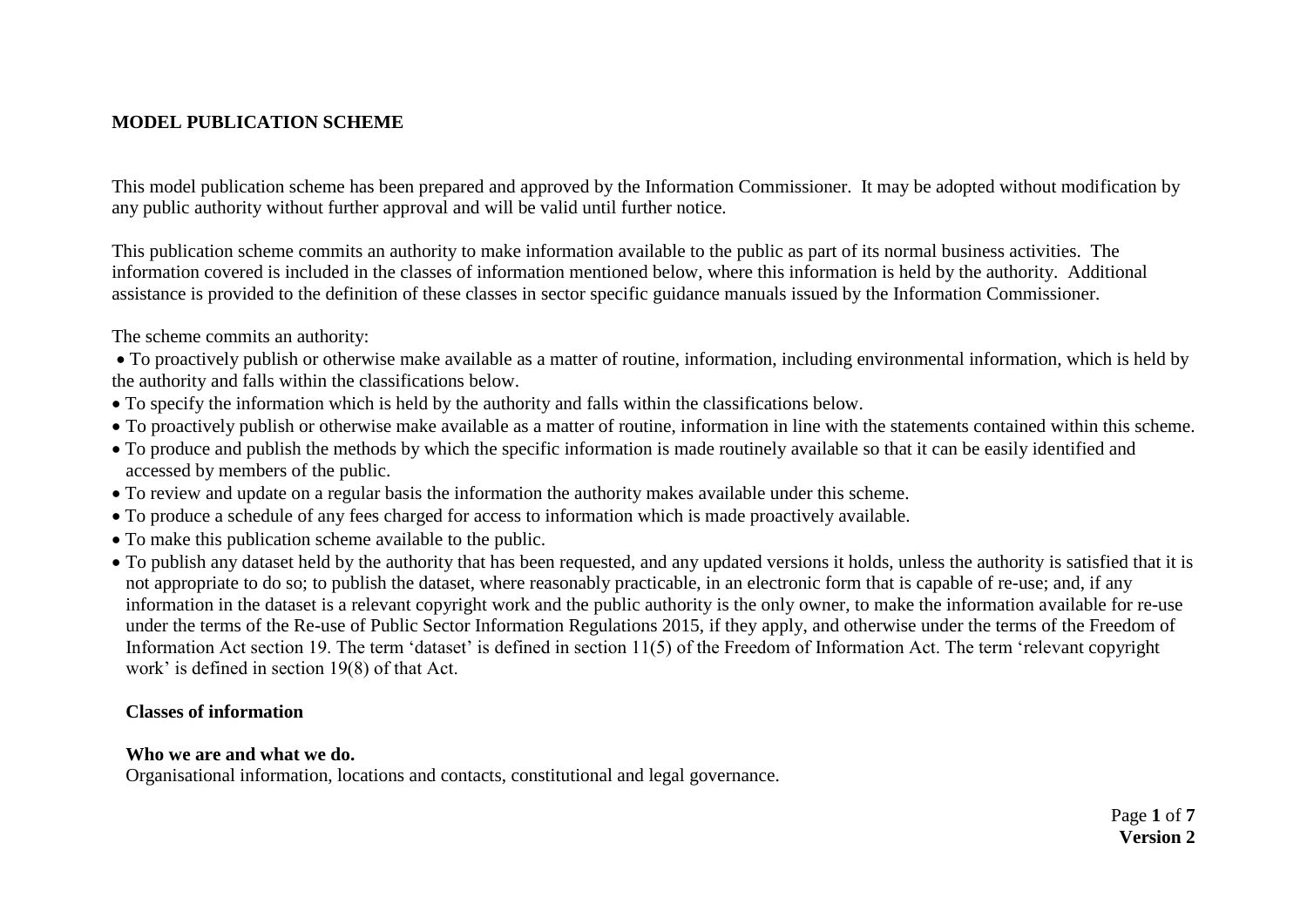#### **What we spend and how we spend it.**

Financial information relating to projected and actual income and expenditure, tendering, procurement and contracts.

#### **What our priorities are and how we are doing.**

Strategy and performance information, plans, assessments, inspections and reviews.

#### **How we make decisions.**

Policy proposals and decisions. Decision making processes, internal criteria and procedures, consultations.

#### **Our policies and procedures.**

Current written protocols for delivering our functions and responsibilities.

#### **Lists and registers.**

Information held in registers required by law and other lists and registers relating to the functions of the authority.

#### **The services we offer.**

Advice and guidance, booklets and leaflets, transactions and media releases. A description of the services offered.

The classes of information will not generally include:

- Information the disclosure of which is prevented by law, or exempt under the Freedom of Information Act, or is otherwise properly considered to be protected from disclosure.
- Information in draft form.
- Information that is no longer readily available as it is contained in files that have been placed in archive storage, or is difficult to access for similar reasons.

The method by which information published under this scheme will be made available

The authority will indicate clearly to the public what information is covered by this scheme and how it can be obtained.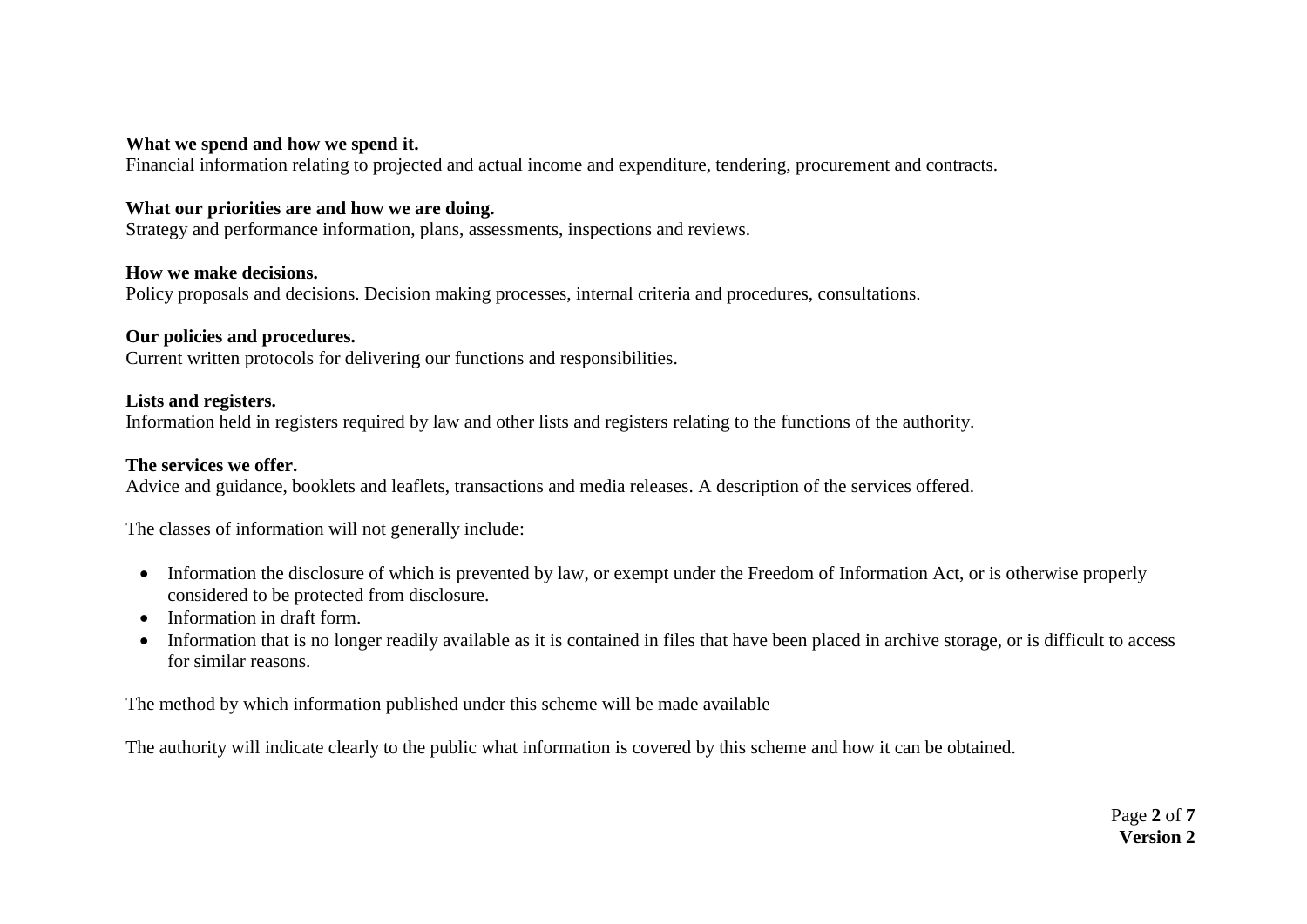Where it is within the capability of a public authority, information will be provided on a website. Where it is impracticable to make information available on a website or when an individual does not wish to access the information by the website, a public authority will indicate how information can be obtained by other means and provide it by those means.

In exceptional circumstances some information may be available only by viewing in person. Where this manner is specified, contact details will be provided. An appointment to view the information will be arranged within a reasonable timescale.

Information will be provided in the language in which it is held or in such other language that is legally required. Where an authority is legally required to translate any information, it will do so.

Obligations under disability and discrimination legislation and any other legislation to provide information in other forms and formats will be adhered to when providing information in accordance with this scheme.

#### **Charges which may be made for information published under this scheme**

The purpose of this scheme is to make the maximum amount of information readily available at minimum inconvenience and cost to the public. Charges made by the authority for routinely published material will be justified and transparent and kept to a minimum.

Material which is published and accessed on a website will be provided free of charge.

Charges may be made for information subject to a charging regime specified by Parliament.

Charges may be made for actual disbursements incurred such as:

- photocopying
- postage and packaging
- the costs directly incurred as a result of viewing information

Charges may also be made for information provided under this scheme where they are legally authorised, they are in all the circumstances, including the general principles of the right of access to information held by public authorities, justified and are in accordance with a published schedule or schedules of fees which is readily available to the public.

> Page **3** of **7 Version 2**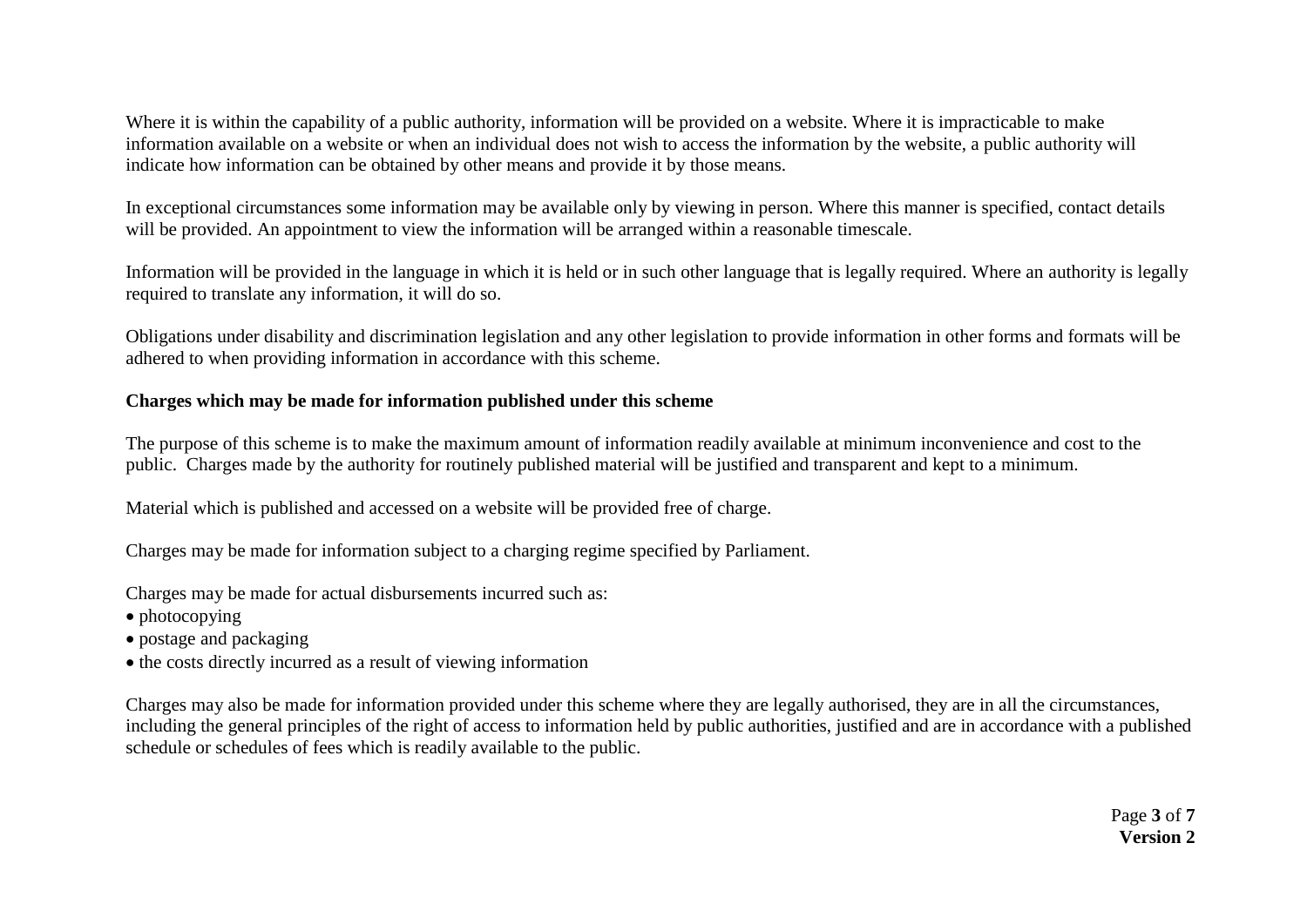Charges may also be made for making datasets (or parts of datasets) that are relevant copyright works available for re-use. These charges will be in accordance with the terms of the Re-use of Public Sector Information Regulations 2015, where they apply, or with regulations made under section 11B of the Freedom of Information Act, or with other statutory powers of the public authority.

If a charge is to be made, confirmation of the payment due will be given before the information is provided. Payment may be requested prior to provision of the information.

#### **Written requests**

Information held by a public authority that is not published under this scheme can be requested in writing, when its provision will be considered in accordance with the provisions of the Freedom of Information Act.

# **HEMYOCK PARISH COUNCIL INFORMATION AVAILABLE UNDER THE MODEL PUBLICATION SCHEME**

| Information to be published                                                                                                                      | How the information can be<br>obtained |         | Cost per A4<br>sheet |
|--------------------------------------------------------------------------------------------------------------------------------------------------|----------------------------------------|---------|----------------------|
|                                                                                                                                                  | <b>Hard Copy</b>                       | Website |                      |
| Class 1 - Who we are and what we do<br>(Organisational information, structures, locations and contacts)<br>This will be current information only |                                        |         |                      |
| Who's who on the Council and its Committees                                                                                                      |                                        |         | 10 <sub>p</sub>      |
| Contact details for Parish Clerk and Council members                                                                                             |                                        |         | 10 <sub>p</sub>      |
| Location of main Council office                                                                                                                  |                                        |         | 10 <sub>p</sub>      |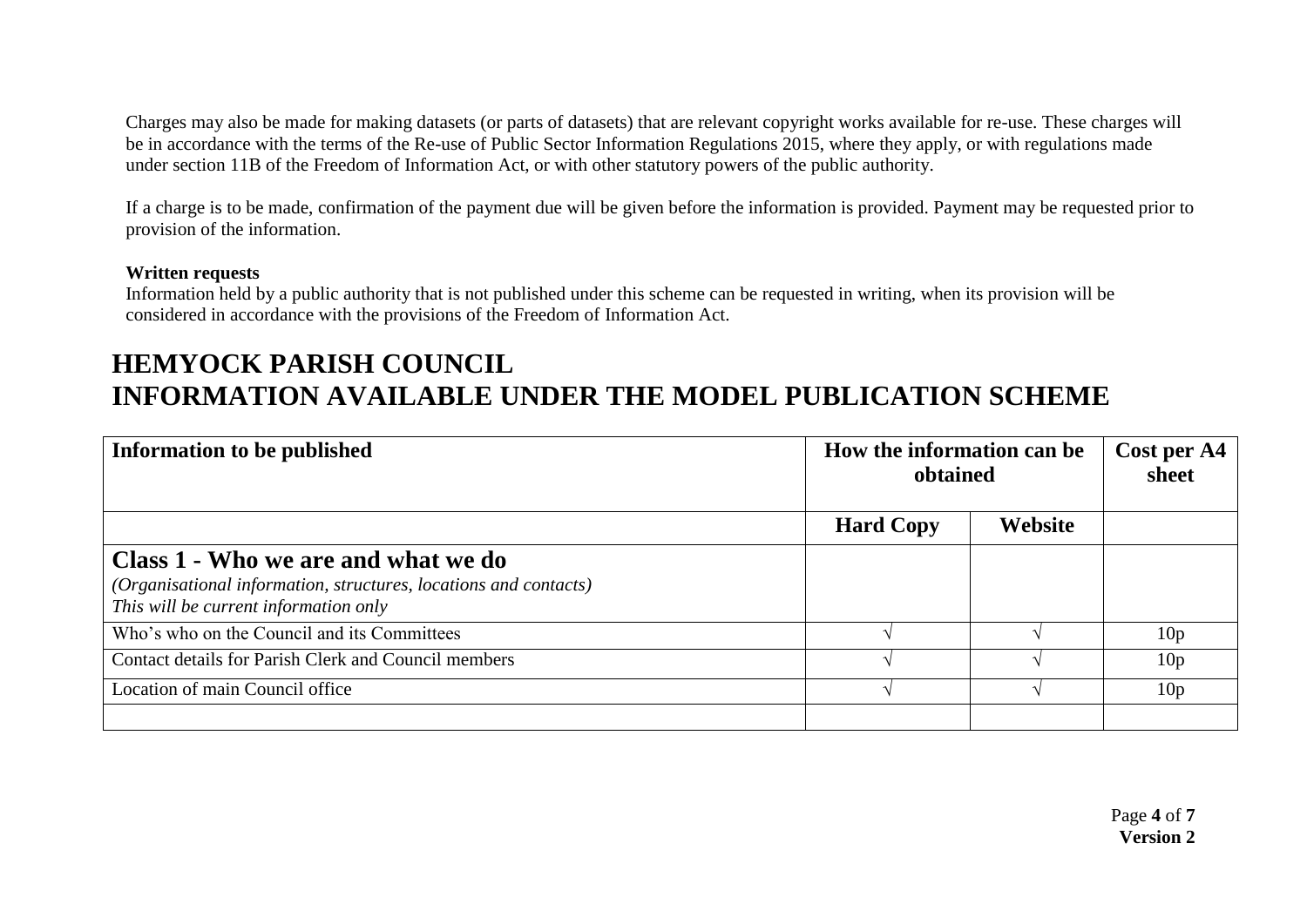| Class $2$ – What we spend and how we spend it                                                                               |           |                 |
|-----------------------------------------------------------------------------------------------------------------------------|-----------|-----------------|
| (Financial information relating to projected and actual income and expenditure,                                             |           |                 |
| procurement, contracts and financial audit)                                                                                 |           |                 |
| Current and previous financial year as a minimum                                                                            |           |                 |
| Annual return form and report by auditor                                                                                    |           | 10 <sub>p</sub> |
| Precept & Budget Information                                                                                                |           | 10 <sub>p</sub> |
| <b>Financial Standing Orders and Regulations</b>                                                                            |           | 10 <sub>p</sub> |
|                                                                                                                             |           |                 |
| Class 3 – What our priorities are and how we are doing                                                                      |           |                 |
| (Strategies and plans, performance indicators, audits, inspections and reviews)                                             |           |                 |
| Parish Plan (when applicable)                                                                                               |           | 10 <sub>p</sub> |
| <b>Action Plan</b>                                                                                                          |           |                 |
|                                                                                                                             |           |                 |
| <b>Class 4 – How we make decisions</b>                                                                                      |           |                 |
| (Decision making processes and records of decisions)                                                                        |           |                 |
| Current and previous council year as a minimum                                                                              |           |                 |
| Timetable of meetings (Council, any committee/sub-committee meetings and parish                                             | V         | 10 <sub>p</sub> |
| meetings)                                                                                                                   |           |                 |
| Agendas of meetings (as above)                                                                                              | $\sqrt{}$ | 10 <sub>p</sub> |
| Minutes of meetings $(as above) - nb$ this will exclude information that is properly regarded as private<br>to the meeting. |           | 10 <sub>p</sub> |
| Reports presented to council meetings - nb this will exclude information that is properly regarded as                       | N         | 10 <sub>p</sub> |
| private to the meeting.                                                                                                     |           |                 |
| Class $5 -$ Our policies and procedures                                                                                     |           |                 |
| (Current written protocols, policies and procedures for delivering our services and                                         |           |                 |
| <i>responsibilities</i> )                                                                                                   |           |                 |
| Current information only                                                                                                    |           |                 |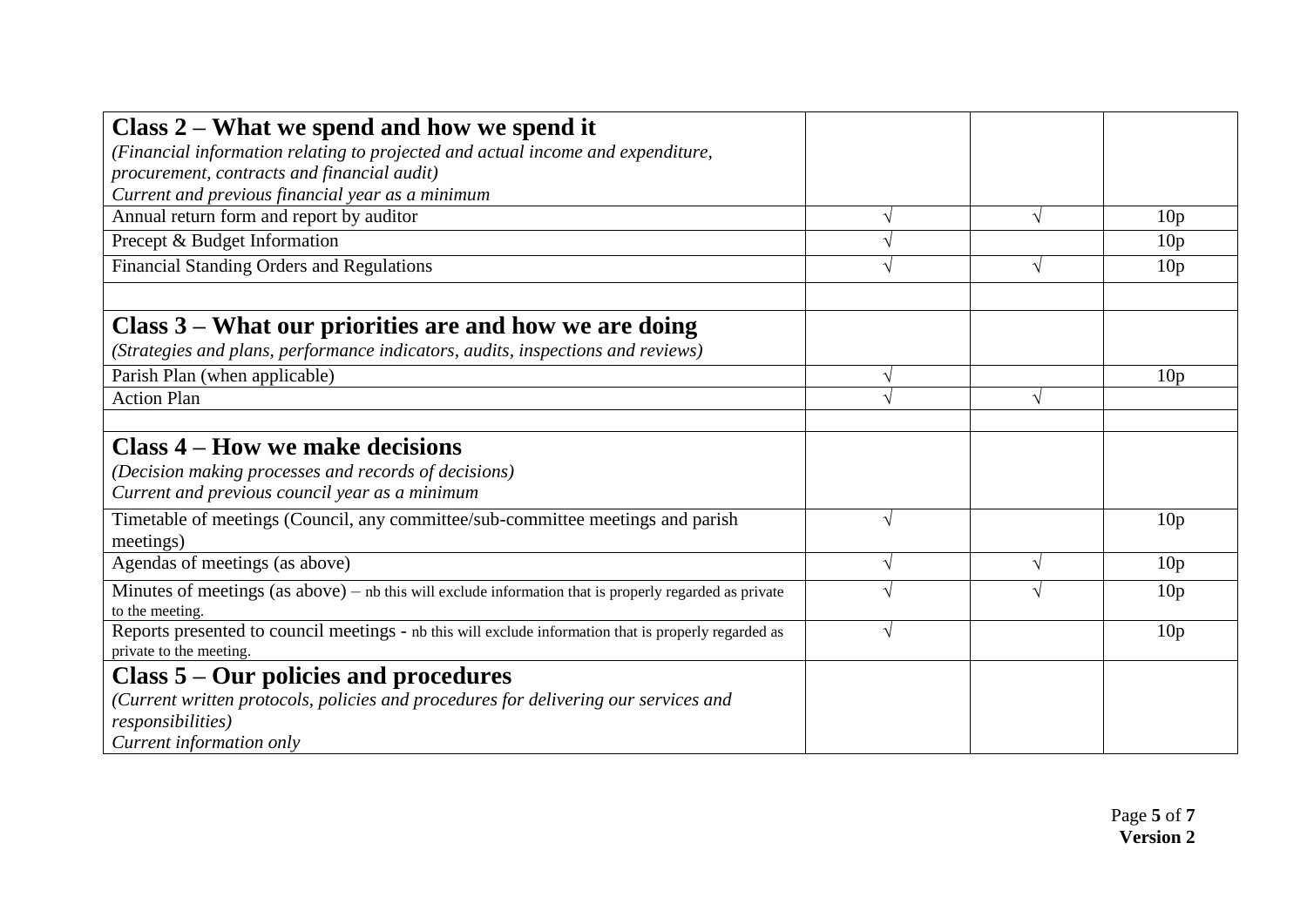| Policies and procedures for the conduct of council business:                                              |                   |                 |
|-----------------------------------------------------------------------------------------------------------|-------------------|-----------------|
| Procedural standing orders                                                                                |                   | 10 <sub>p</sub> |
| Code of Conduct                                                                                           |                   | 10 <sub>p</sub> |
| Protocol for recording meetings                                                                           |                   | 10 <sub>p</sub> |
| Public notice of recording of meetings                                                                    |                   | 10 <sub>p</sub> |
| Freedom of Information                                                                                    |                   | 10 <sub>p</sub> |
| <b>Data Protection Policy</b>                                                                             |                   | 10 <sub>p</sub> |
| <b>Emergency Plan</b>                                                                                     |                   | 10 <sub>p</sub> |
| <b>Vexatious Policy</b>                                                                                   |                   | 10 <sub>p</sub> |
| <b>Transparency Code</b>                                                                                  |                   | 10 <sub>p</sub> |
| Complaints procedures (including those covering requests for information and operating                    |                   | 10 <sub>p</sub> |
| the publication scheme)                                                                                   |                   | 10 <sub>p</sub> |
| <b>Risk Management Policy</b>                                                                             |                   | 10 <sub>p</sub> |
| <b>Record Management Policy</b>                                                                           |                   | 10 <sub>p</sub> |
| Policies and procedures for the provision of services and about the employment of staff:                  |                   |                 |
| <b>Equal Opportunities Policy</b>                                                                         |                   | 10 <sub>p</sub> |
| <b>Staff Appraisal Policy</b>                                                                             |                   | 10 <sub>p</sub> |
| Health and safety policy                                                                                  |                   | 10 <sub>p</sub> |
| <b>Sickness Absence Policy</b>                                                                            |                   | 10 <sub>p</sub> |
| <b>Disciplinary Policy</b>                                                                                |                   | 10 <sub>p</sub> |
| <b>Grievance Policy</b>                                                                                   |                   | 10 <sub>p</sub> |
| Training & Development Policy                                                                             |                   | 10 <sub>p</sub> |
|                                                                                                           |                   |                 |
| Class $6$ – Lists and Registers                                                                           |                   |                 |
| Currently maintained lists and registers only                                                             |                   |                 |
| Any publicly available register or list (if any are held this should be publicised; in most circumstances |                   | 10 <sub>p</sub> |
| existing access provisions will suffice)                                                                  | (Some information |                 |
|                                                                                                           | may only be       |                 |
|                                                                                                           | available by      |                 |
|                                                                                                           | inspection)       |                 |
| <b>Asset Register</b>                                                                                     |                   | 10 <sub>p</sub> |